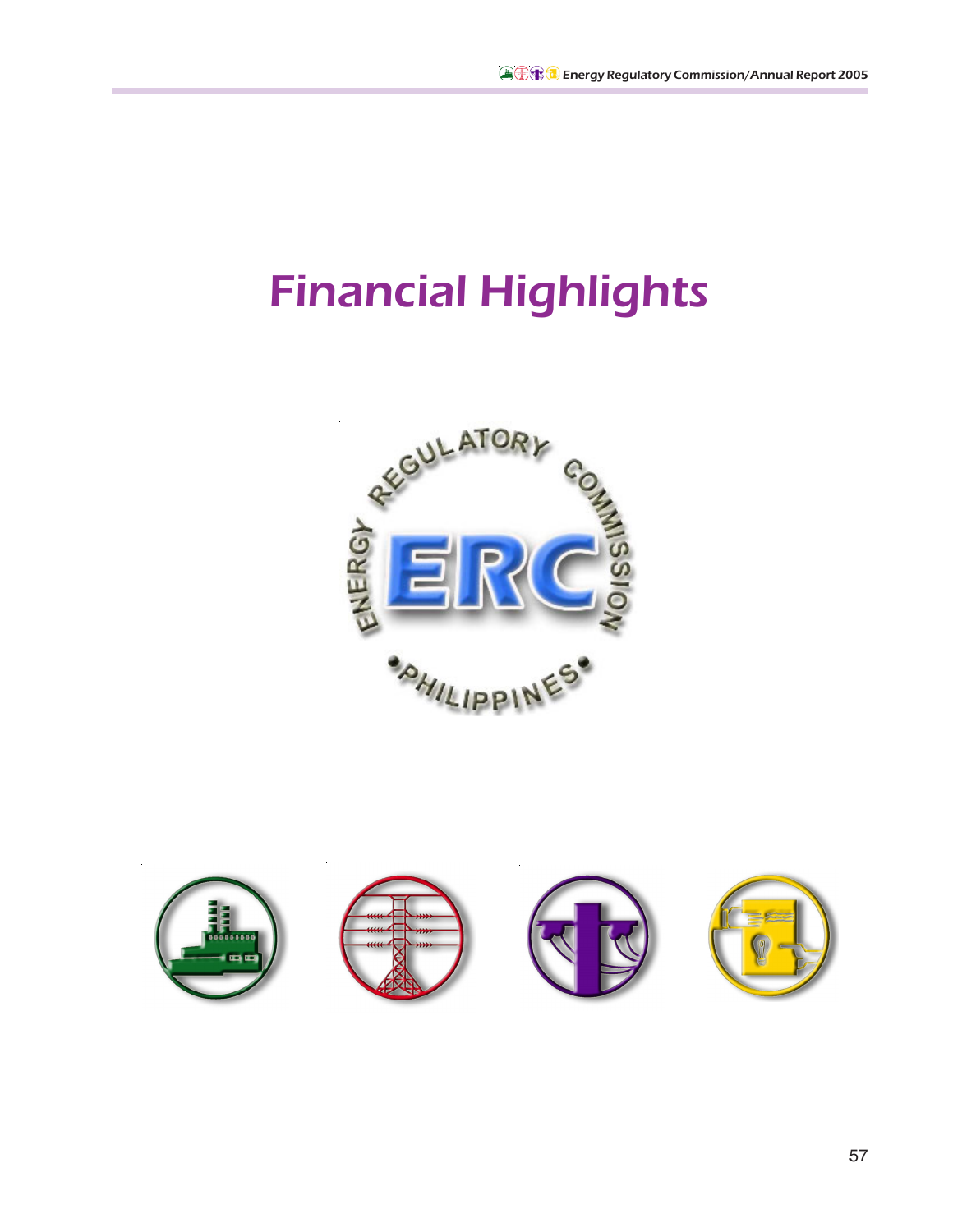## **2005 REPORT ON INCOME**

In 2005, the ERC realized revenues amounting to P224.40 Million.

The bulk of ERC's revenues come from supervision and regulation fees accounting for 64.68%, followed by COC Applications accounting for 19.77%, and by Meter Testing Fees accounting for 13.85% of the total income. Accounting for 1.70% of the agency's income are revenues derived from permit and various application fees, administrative fines, and miscellaneous income.

This P224.40 Million figure is higher by P20.41 Million than the 2004 ERC income of P203.99 Million. This 10% increase in revenue, although modest, is an accomplishment ERC is proud of since this: (a) proves ERC's sound financial plan and management; (b) continues the steady increase in revenue since it was created; and (c) cemented ERC's reputation as an income-generating entity.

The revenue collected by ERC in the amount of P224.40 Million, likewise, exceeds ERC's 2005 budget of P155.951 Million by P68.45 Million.

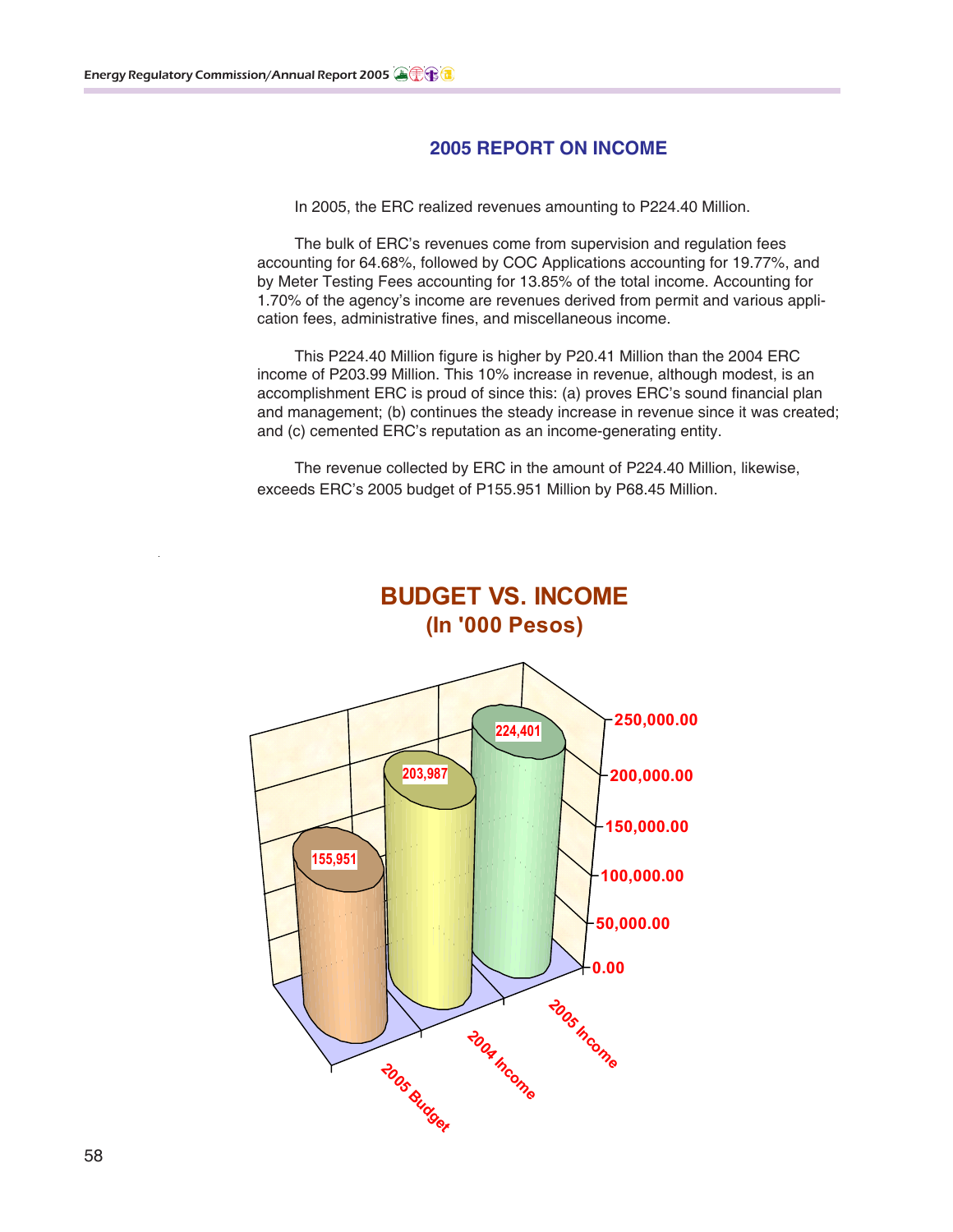| Nature of Income                                                                                                                                                           | <b>Account Code</b>                                                | <b>Revenue</b>                                                                                             |  |
|----------------------------------------------------------------------------------------------------------------------------------------------------------------------------|--------------------------------------------------------------------|------------------------------------------------------------------------------------------------------------|--|
| COC Application<br>Permit Fees<br>Various Application Fees<br><b>Administratives Fines</b><br>Meter Testing Fees<br>Supervision and Regulation Fee<br>Miscellaneous Income | 608-01<br>608-04<br>608-05<br>609-01<br>628-01<br>628-02<br>678-00 | 44,353,000.00<br>248,181.95<br>791,178.88<br>2,134,455.00<br>31,070,895.00<br>145,139,347.10<br>664,532.05 |  |
| <b>TOTAL</b>                                                                                                                                                               |                                                                    | 224,401,589.98                                                                                             |  |

## **REPORT OF REVENUE**

For the Period January to December 2005



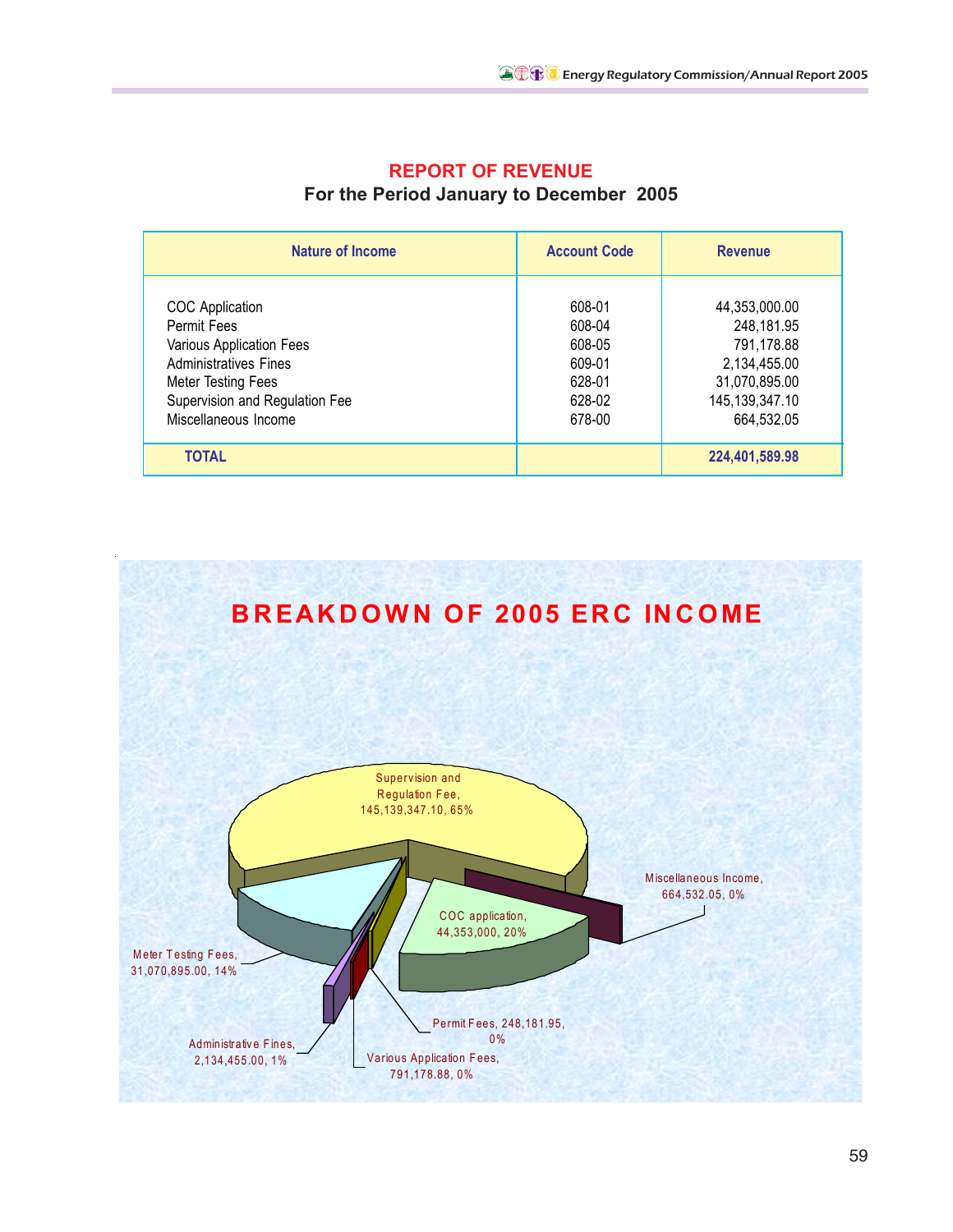| <b>DETAILED BALANCE SHEET (NGB)</b><br>As of December 31, 2005                  |                            |                            |  |  |  |
|---------------------------------------------------------------------------------|----------------------------|----------------------------|--|--|--|
| <b>ASSETS</b>                                                                   |                            |                            |  |  |  |
| Cash- Collecting Officers<br><b>Accounts Receivable</b>                         |                            | P<br>183,994.00            |  |  |  |
| Due from National Treasury<br>Less: Allowance for Doubtful Account              | 6,251,324.13<br>780,198.50 | 7,031,522.63               |  |  |  |
|                                                                                 | <b>TOTAL ASSETS</b>        | 7,215,516.63               |  |  |  |
| <b>LIABILITIES AND EQUITY</b>                                                   |                            |                            |  |  |  |
| <b>LIABILITIES</b><br>Due to National Treasury<br><b>Other Deferred Credits</b> |                            | 6,509,381.80<br>800,198.50 |  |  |  |
| <b>EQUITY</b><br><b>Government Equity</b>                                       |                            | (94,063.67)                |  |  |  |
| <b>TOTAL LIABILITIES &amp; EQUITY</b><br>7,215,516.63                           |                            |                            |  |  |  |
|                                                                                 |                            |                            |  |  |  |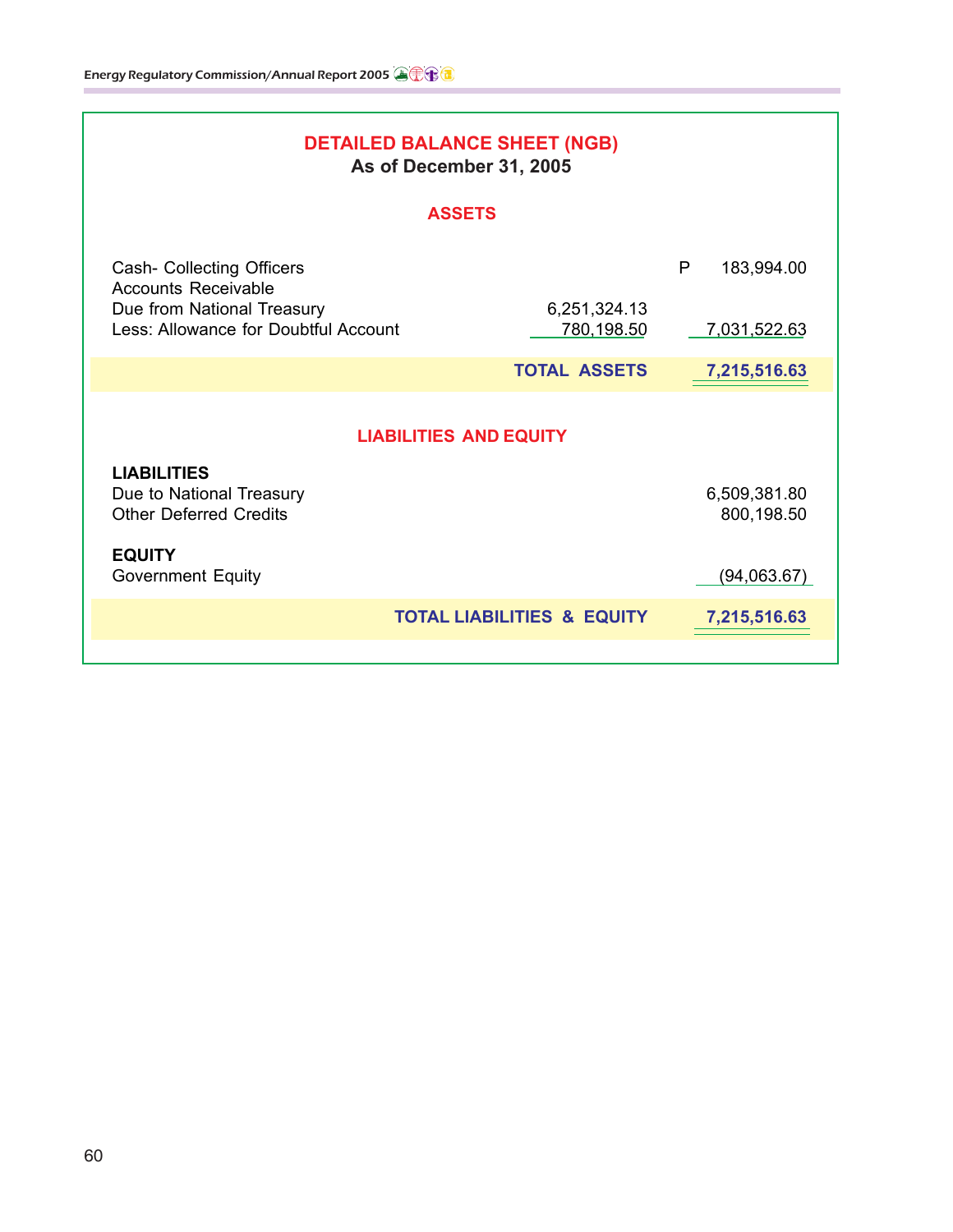| <b>ENERGY REGULATORY COMMISSION</b><br><b>DETAILED BALANCE SHEET (RAB)</b><br>As of December 31, 2005                                                                                                                                                       |                                                                                                       |               |  |  |
|-------------------------------------------------------------------------------------------------------------------------------------------------------------------------------------------------------------------------------------------------------------|-------------------------------------------------------------------------------------------------------|---------------|--|--|
| <b>ASSETS</b>                                                                                                                                                                                                                                               |                                                                                                       |               |  |  |
| <b>CURRENT ASSETS</b><br>Cash<br>Receivables<br>Supplies Inventory<br><b>Prepaid Expenses</b><br><b>Others</b>                                                                                                                                              | 1, 187, 142. 76<br>1,985,378.16<br>2,142,569.40<br>161,528.91<br>37,620.00                            | 5,514,239.23  |  |  |
| <b>INVESTMENTS AND PROPERTY, PLANT &amp; EQUIPMENT</b><br>Office Equipment<br><b>Furniture and Fixtures</b><br>IT Equipment and Software<br><b>Library Books</b><br>Machineries and Equipment<br><b>Motor Vehicles</b><br>Other Property, Plant & Equipment | 492,387.60<br>1,034,865.87<br>4,292,640.97<br>97,297.89<br>6,197,802.72<br>3,065,975.04<br>833,279.66 | 16,014,249.75 |  |  |
| <b>TOTAL ASSETS</b>                                                                                                                                                                                                                                         |                                                                                                       | 21,528,488.98 |  |  |
| <b>LIABILITIES &amp; EQUITY</b>                                                                                                                                                                                                                             |                                                                                                       |               |  |  |
| <b>LIABILITIES</b><br><b>Current Liabilities</b><br><b>Accounts Payable</b><br>Due to Officers and Employees<br>Due to BIR<br>Due to PAG-IBIG<br>Due to PHILHEALTH<br>Due to LGUS<br><b>Other Payables</b>                                                  | 398,596.37<br>714,823.70<br>36,167.66<br>300.00<br>550.00<br>1,624,348.68<br>36,872.57                | 2,811,658.98  |  |  |
| <b>EQUITY</b><br><b>Government Equity</b>                                                                                                                                                                                                                   |                                                                                                       | 18,716,830.00 |  |  |
| <b>TOTAL LIABILITIES &amp; EQUITY</b>                                                                                                                                                                                                                       |                                                                                                       | 21,528,488.98 |  |  |
|                                                                                                                                                                                                                                                             |                                                                                                       |               |  |  |